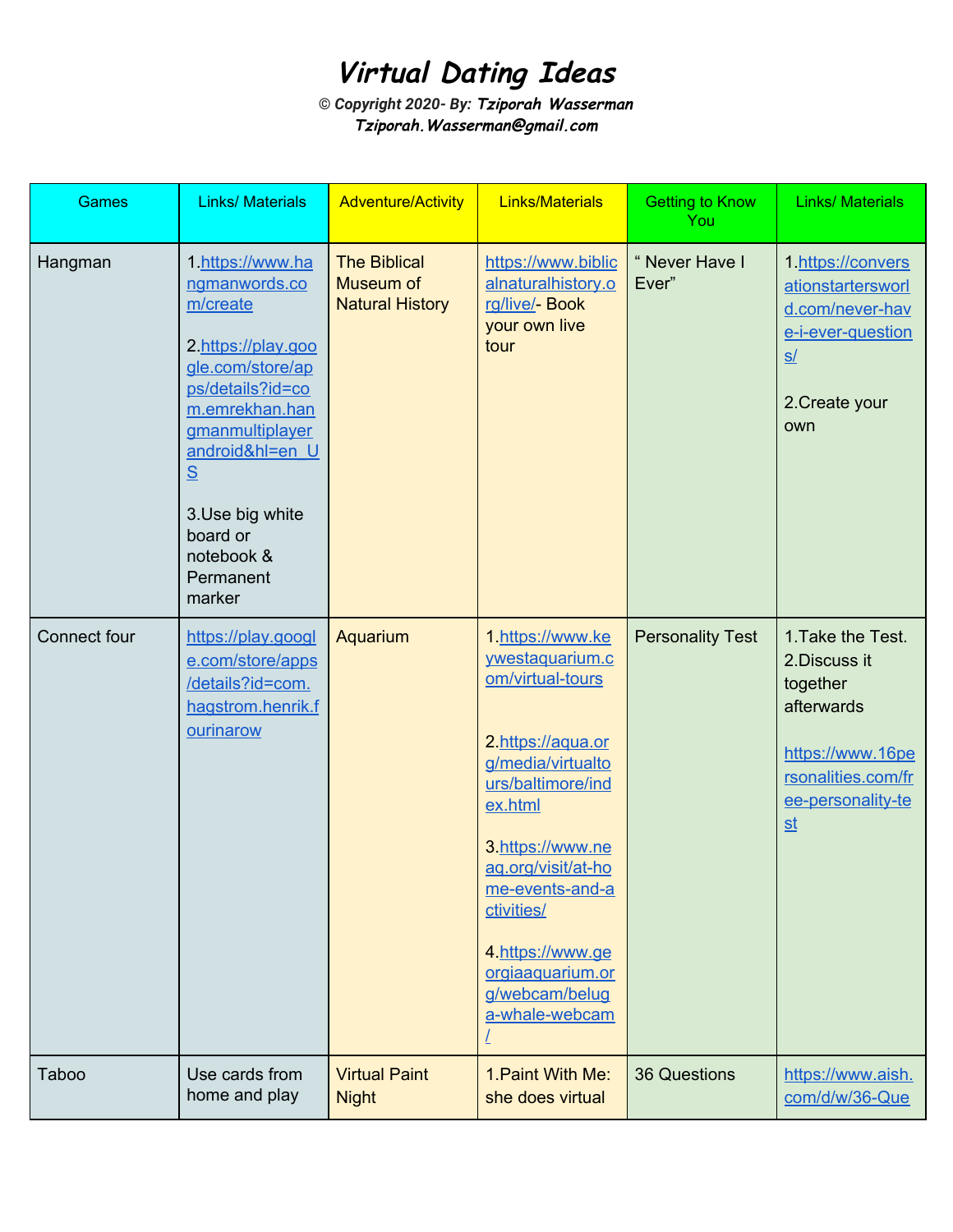| against each | zoom classes-      | stions-to-Build-E |
|--------------|--------------------|-------------------|
| other.       | ttp://www.paintwi  | motional-Intimac  |
|              | thmeinc.com/       | y.html?mobile=y   |
|              | You can check      | $es$              |
|              | out her calender   |                   |
|              | of zoom classes    |                   |
|              | or request a       |                   |
|              | personal zoom      |                   |
|              | class              |                   |
|              | https://docs.goog  |                   |
|              | le.com/presentati  |                   |
|              | on/d/1MG4BZkF      |                   |
|              | mYjg9tUKT_E3dl     |                   |
|              | zgH8xAgYV9m3       |                   |
|              | vzrZP9m9yA/mo      |                   |
|              | bilepresent?slide  |                   |
|              | =id.g729ba8fdb6    |                   |
|              | 0 <sub>25</sub>    |                   |
|              | You can pick up    |                   |
|              | the painting kits  |                   |
|              | from teaneck/five  |                   |
|              | towns. (or order   |                   |
|              | from Amazon in     |                   |
|              | advance)           |                   |
|              | 2.https://courseh  |                   |
|              | orse.com/nyc/cla   |                   |
|              | sses/art/painting/ |                   |
|              | byob-painting?re   |                   |
|              | mote_learning=1    |                   |
|              |                    |                   |
|              | 3. Youtube-        |                   |
|              | https://www.yout   |                   |
|              | ube.com/results?   |                   |
|              | search_query=st    |                   |
|              | ep+by+step+pain    |                   |
|              | t+night+tutorial   |                   |
|              |                    |                   |
|              | 4. Materials-      |                   |
|              | Order canvases,    |                   |
|              | brushes, and       |                   |
|              |                    |                   |
|              | paint              |                   |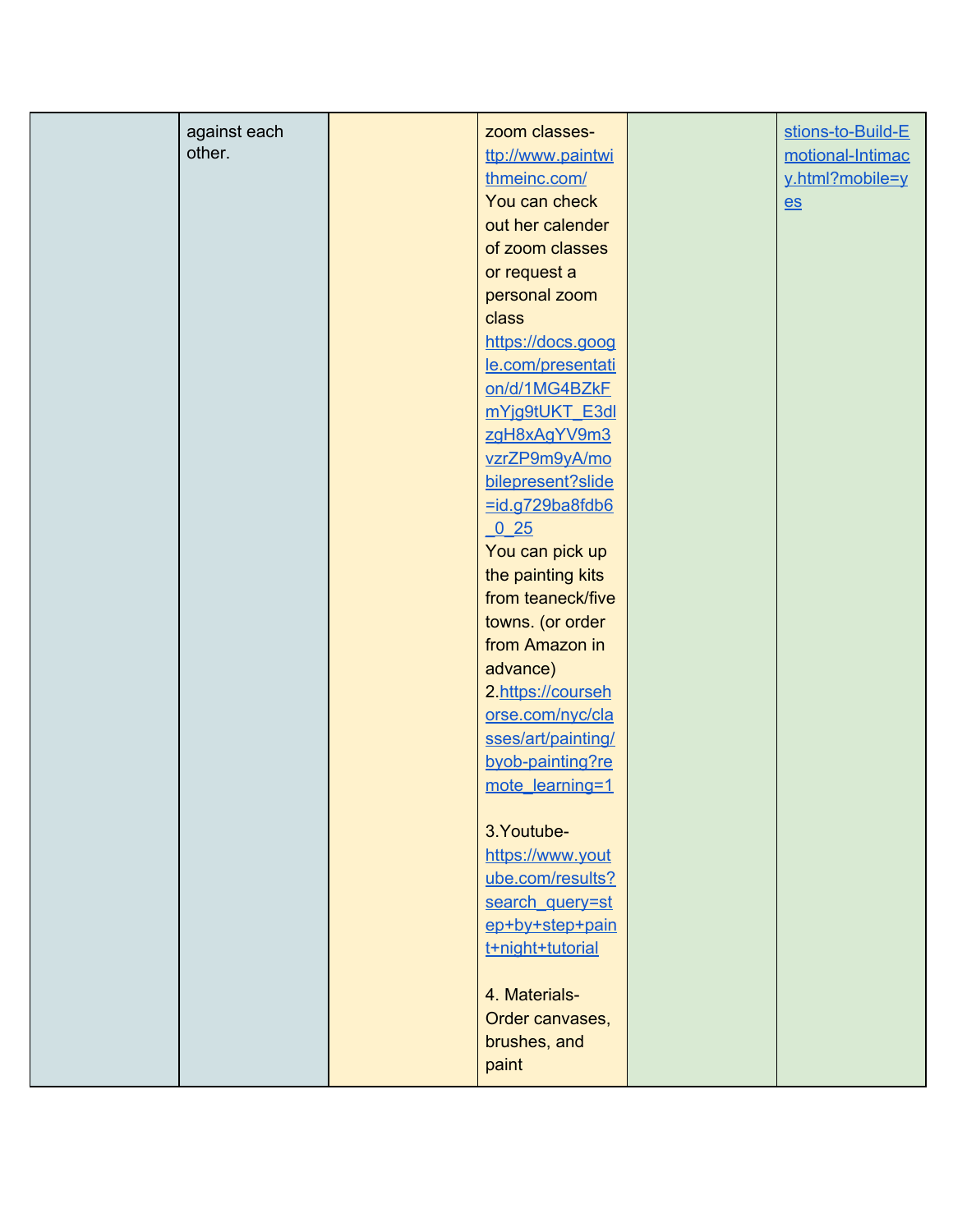| 5 Sec Rule game | 1.https://www.ultr<br>aboardgames.co<br>m/5-second-rule/<br>game-rules.php<br>2. Create our<br>own cards ahead<br>of time, share a<br>timer with your<br>screen.                           | <b>Travel Virtually</b>             | https://www.trave<br>landleisure.com/t<br>rip-ideas/national<br>-parks/virtual-nati<br>onal-parks-tours                                                                             | Ungame                              | https://bfm.family<br>fed.org/wp-conte<br>nt/uploads/2016/<br>11/Ungame.pdf<br>-Have one<br>person roll the<br>dice<br>https://www.rand<br>om.org/dice/<br>And pick the<br>question with<br>that number. |
|-----------------|--------------------------------------------------------------------------------------------------------------------------------------------------------------------------------------------|-------------------------------------|-------------------------------------------------------------------------------------------------------------------------------------------------------------------------------------|-------------------------------------|----------------------------------------------------------------------------------------------------------------------------------------------------------------------------------------------------------|
| <b>Boggle</b>   | https://play.googl<br>e.com/store/apps<br>/details?id=com.z<br>ynga.boggle&hl=<br>en US                                                                                                    | <b>Cooking/ Meals</b>               | 1. Cook a meal<br>together and eat<br>it together.<br>2. Create a cook<br>off challenge.<br>3. Create your<br>own snack.<br>4. Kosher recipes<br>https://www.kosh<br>er.com/recipes | <b>Perfect Matches</b>              | http://www.perfec<br>tmatchesgame.c<br>om/                                                                                                                                                               |
| Codenames       | This game is<br>designed for<br>more than two<br>players but for 2<br>players one<br>person can be a<br>spymaster and<br>the other can be<br>the player<br>https://www.hors<br>epaste.com/ | Yellowstone-<br><b>Virtual Tour</b> | https://www.nps.<br>gov/yell/learn/ph<br>otosmultimedia/vi<br>rtualtours.htm                                                                                                        | 5 Love<br>Languages                 | -Take the test<br>and talk about it<br>with each other.<br>https://www.5lov<br>elanguages.com/<br>profile/couples/                                                                                       |
| Heads Up App    | 1.https://play.goo<br>gle.com/store/ap<br>ps/details?id=co<br>m.wb.headsup&h<br>$I = en$ US                                                                                                | <b>Kotel Cam</b>                    | https://english.th<br>ekotel.org/kotel/k<br>otel cameras/                                                                                                                           | Additional<br><b>Question Cards</b> | https://drive.goog<br>le.com/file/d/1Rd<br>YxwY7cvuPVIBE<br>hJxFPgmZ6RTZ<br>QUBP5/view?us<br>p=sharing                                                                                                   |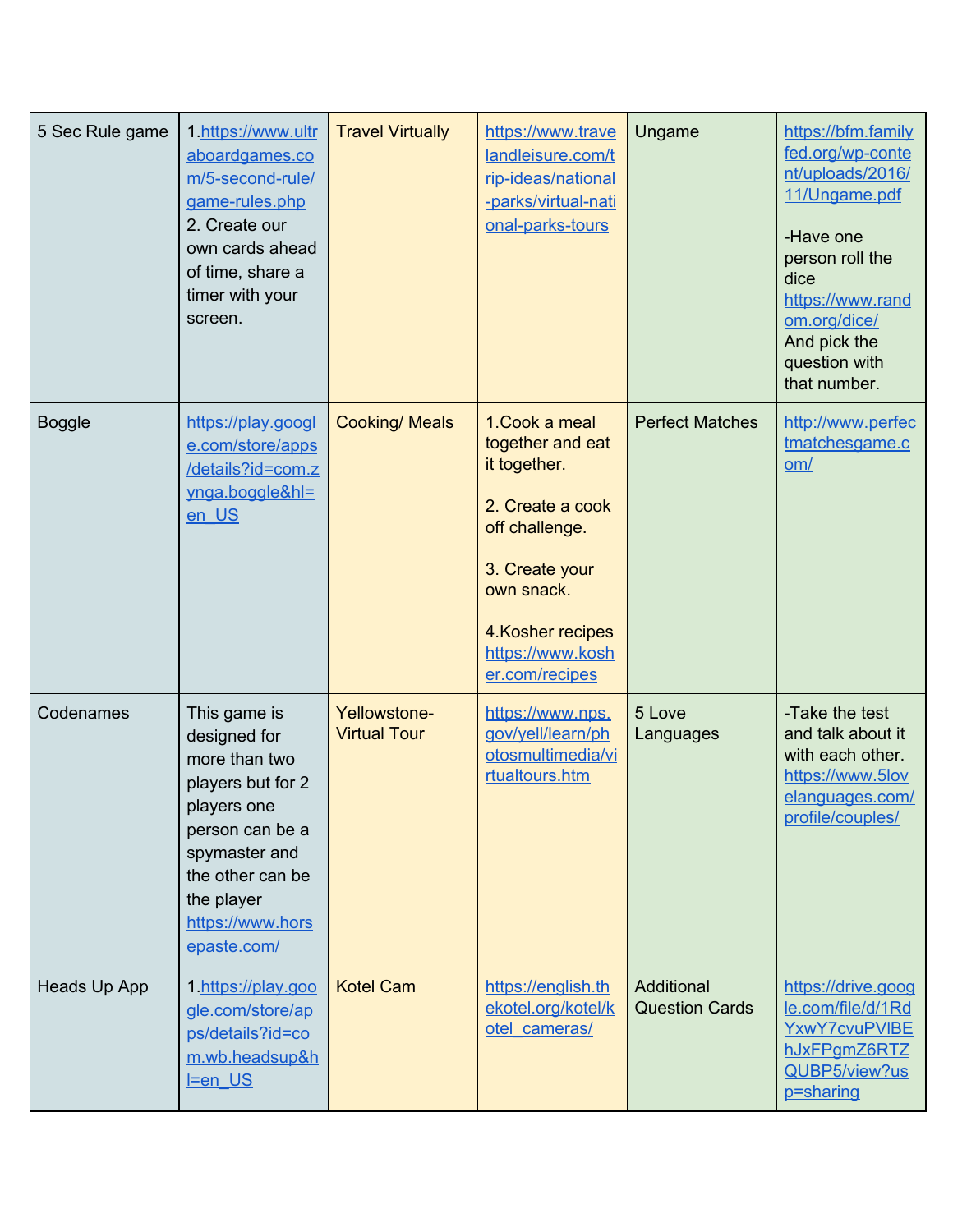|                          | 2. Place a small<br>post-it on your<br>screen to cover<br>your face.                                                                                                                                                                                                          |                                                                         |                                                                                                                                   |  |
|--------------------------|-------------------------------------------------------------------------------------------------------------------------------------------------------------------------------------------------------------------------------------------------------------------------------|-------------------------------------------------------------------------|-----------------------------------------------------------------------------------------------------------------------------------|--|
| Kahoot! (Trivia<br>Game) | 1. https://kahoot.c<br>$om$<br>2. We each have<br>to download the<br>app on a<br>personal device<br>to answer the<br>questions and<br>one person has<br>to host the game<br>on the computer<br>and share the<br>screen.<br>3. You can also<br>create your own<br>trivia game. | <b>Virtual Tour of</b><br>the Old City<br><b>Israel Walking</b><br>tour | http://www.secret<br>softheoldcity.com<br>-Book a virtual<br><b>Israel Walking</b><br>tour:<br>https://www.walki<br>ngisrael.com/ |  |
| Pictionary               | 1. White board/<br>notebook &<br>permanent<br>marker.<br>2.Or share your<br>screen as you<br>doodle on your<br>computer.<br>3. You can get<br>words on this link<br>https://www.theg<br>amegal.com/wor<br>d-generator/                                                        | <b>Virtual Tour</b><br><b>Around the</b><br>World                       | https://www.time<br>out.com/travel/vir<br>tual-landmark-to<br>$urs$                                                               |  |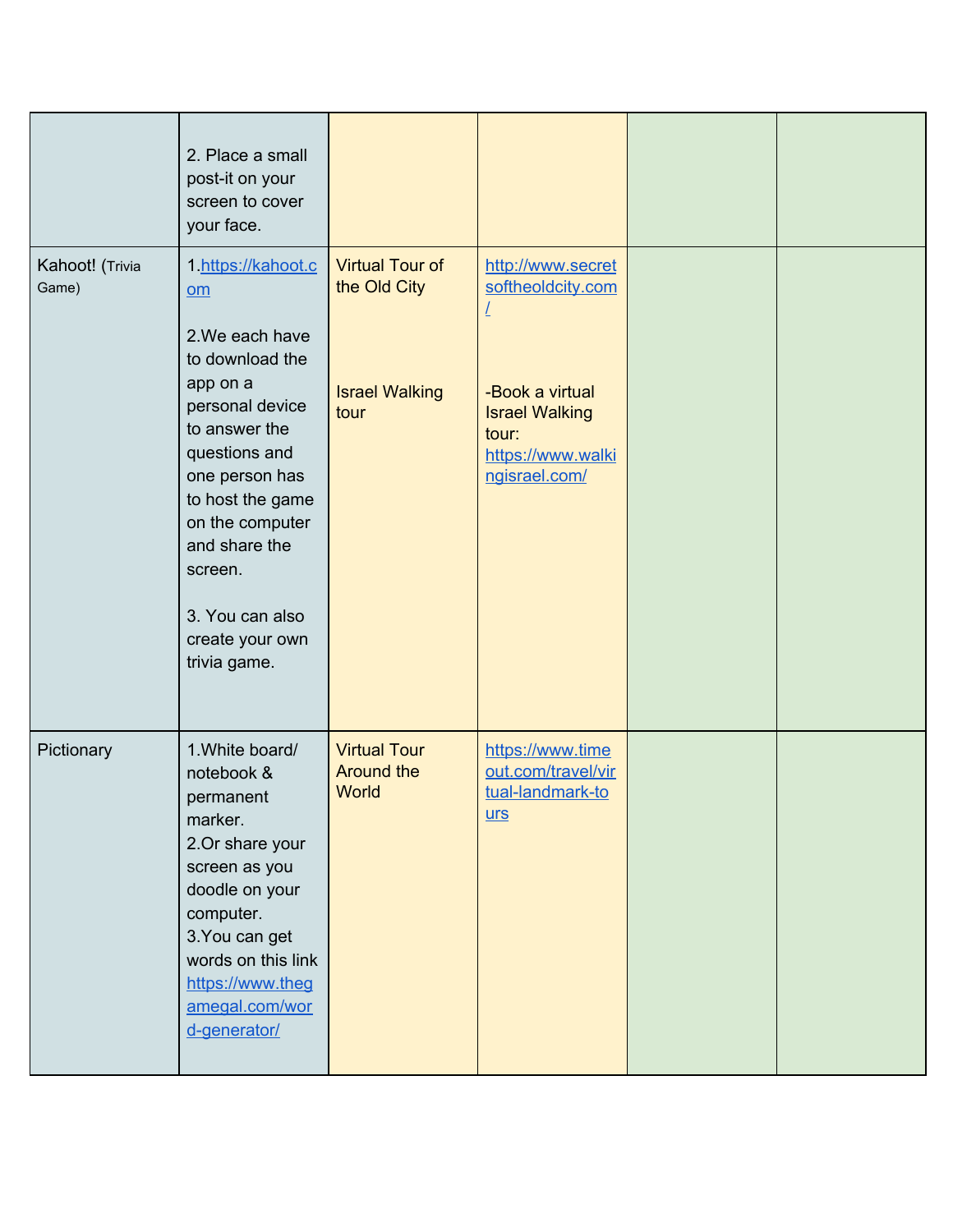| Houseparty app-   | Video chat app<br>that have games<br>you can play<br>virtually<br>https://www.good<br>morningamerica.<br>com/living/story/q<br>uarantinelife-epic<br>-virtual-game-nig<br>ht-apps-7003438<br>$\underline{8}$ | <b>Virtual Tour of</b><br>Iceland                          | https://www.icela<br>nd360vr.com/virt<br>ualtour/                                                                                                                                                                                                                                                                                                                                                                                                                                                                                                     |  |
|-------------------|--------------------------------------------------------------------------------------------------------------------------------------------------------------------------------------------------------------|------------------------------------------------------------|-------------------------------------------------------------------------------------------------------------------------------------------------------------------------------------------------------------------------------------------------------------------------------------------------------------------------------------------------------------------------------------------------------------------------------------------------------------------------------------------------------------------------------------------------------|--|
| <b>Battleship</b> | Use board game<br>from your home<br>(If you have one)                                                                                                                                                        | <b>Virtual</b><br><b>Scavenger Hunt</b><br>(in your house) | -GooseChase is<br>an app for<br>scavenger hunt:<br>https://www.goos<br>echase.com/blog<br>/indoor-social-dis<br>tancing-scaveng<br>er-hunt-ideas-vol<br>$ume-1/$<br>(recording videos<br>and photos are<br>fun to share)<br>-The other option<br>is to create one<br>on your own.<br>Here are some<br>examples:<br>https://www.goog<br>le.com/search?s<br>xsrf=ALeKk00Wj<br>x7pKD3l0gpXoZ<br>CnoLlz WiROg:<br>1587864719231<br>&source=univ&tb<br>m=isch&q=indoo<br>r+scavenger+hu<br>nt&sa=X&ved=2<br>ahUKEwi 0amE-<br>YTpAhUYhHIEHf<br>8eB54QsAR6BA |  |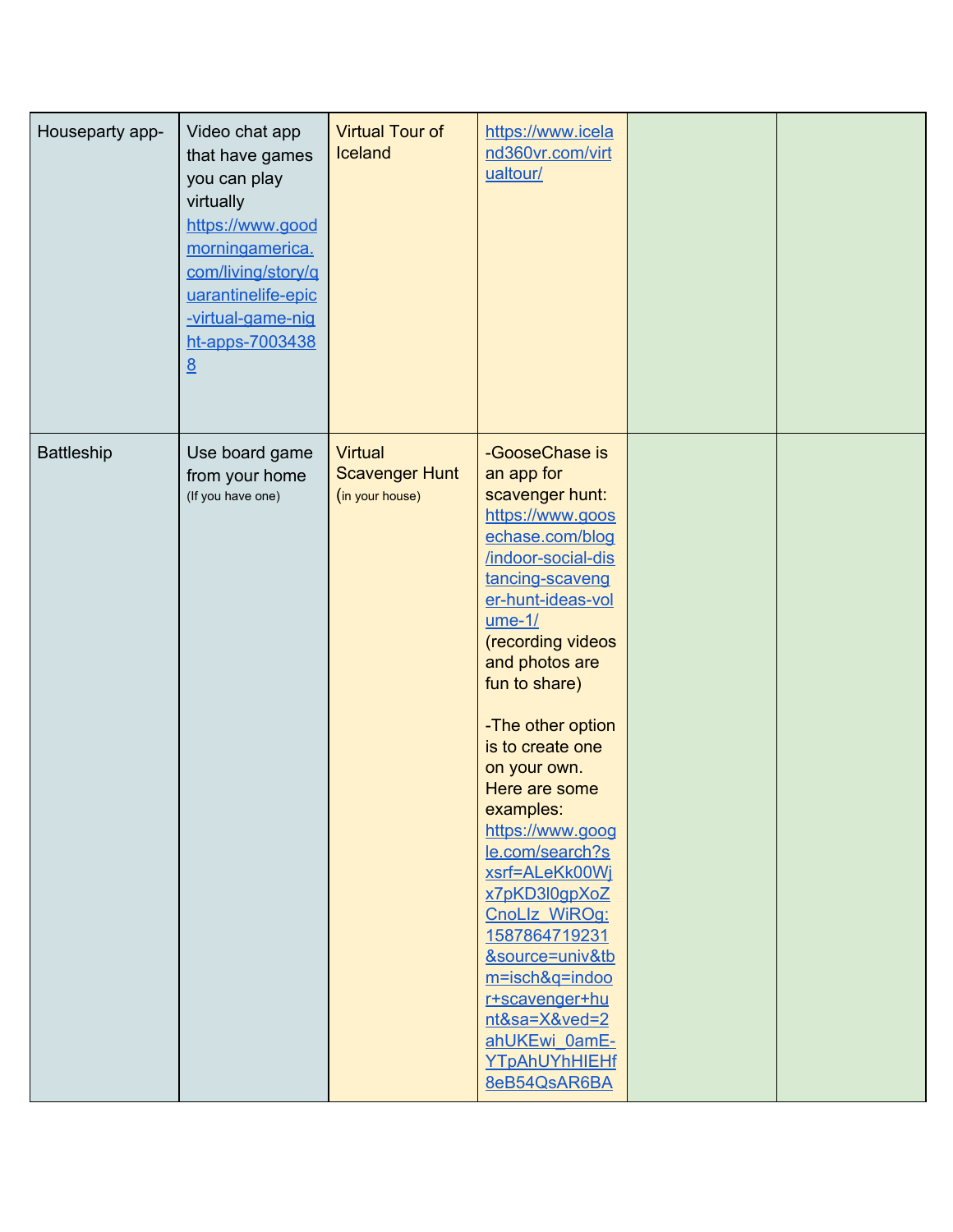|                                                                                                                                                                                              |                                                                                                                                                                                                                                                                                                                                                                                                                             |                    | gHEAE&biw=128<br>0&bih=578&dpr=<br>1.5<br>Take pictures of<br>what you found;)                                                                         |  |
|----------------------------------------------------------------------------------------------------------------------------------------------------------------------------------------------|-----------------------------------------------------------------------------------------------------------------------------------------------------------------------------------------------------------------------------------------------------------------------------------------------------------------------------------------------------------------------------------------------------------------------------|--------------------|--------------------------------------------------------------------------------------------------------------------------------------------------------|--|
| <b>Picture Picture</b><br><b>Board Game</b>                                                                                                                                                  | Look at a<br>random picture<br>and find things in<br>the picture that<br>starts with every<br>letter of the<br>alphabet.<br>https://drive.goog<br>le.com/folderview<br>?id=1wAZYbHG8<br>604HjTKpb1Fk6<br>nB86vZccltF                                                                                                                                                                                                        | <b>MadLibs</b>     | -Search on<br>Google for<br>templates online<br>-https://www.mad<br>takes.com/                                                                         |  |
| <b>True</b><br>Confessions<br>-Jimmy Fallon's game<br>check on youtube for<br>examples how to play<br>https://www.youtube.co<br>m/results?search_query<br>=jimmy+fallon+true+con<br>fessions | -How to play:<br>each player has<br>to tell a fact or a<br>story and the<br>other players<br>have to decide if<br>it's the truth or a<br>lie.<br>- Before a date<br>each person has<br>to write down<br>different facts<br>that are either<br>true or false.<br>Email each other<br>one fact at a<br>time. The<br>opposite player<br>has to ask<br>questions to<br>decide whether<br>you are telling<br>the truth or a lie. | <b>Escape Room</b> | 1.https://www.my<br>steryescaperoom<br>.com/online-esca<br>pe-room<br>2.https://<br>www.makeuseof.<br>com/tag/ultimate-<br>list-escape-room-<br>games/ |  |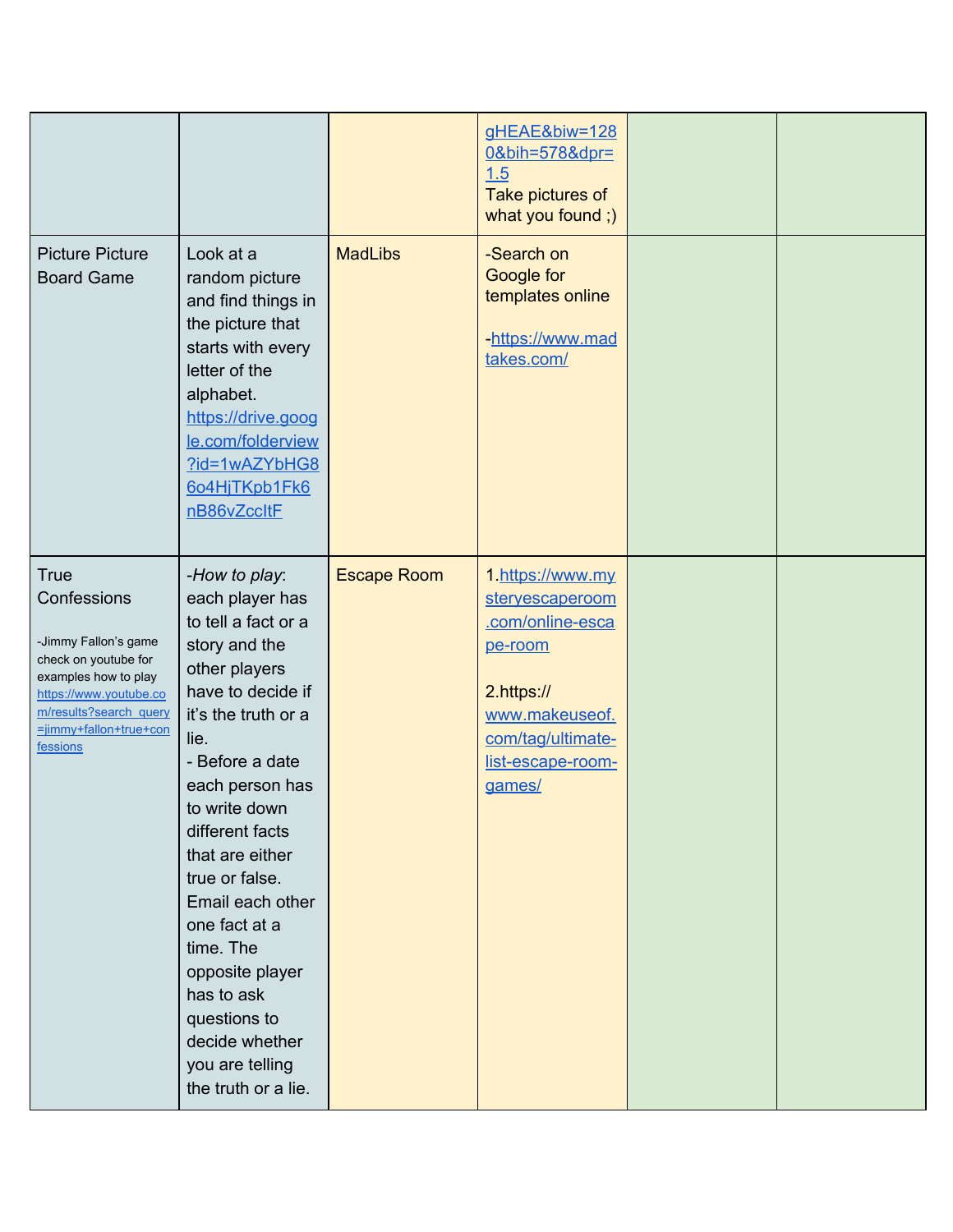| Password | -Use a word<br>generator<br>https://randomwo<br>rdgenerator.com/<br>The word is the<br>"password". One<br>player has to<br>give a one word<br>clue that is<br>associated with<br>the password.<br>The other player<br>has to guess<br>what the<br>password is.<br>-To make it<br>challenging: (Pick<br>#1 or 2)<br>1. You can use a<br>timer by giving<br>as many clues as<br>possible for the<br>other player to<br>guess the<br>password<br>2. You can give<br>only 3 clues each<br>level of clues are<br>different points of<br>the other player.<br>For example,<br>when a player<br>gets the<br>password on the | <b>Sharing Pictures</b> | -Share old or<br>new pictures of<br>great<br>memories/events<br>that were<br>important to you.<br>-Do a screen<br>share. |  |
|----------|----------------------------------------------------------------------------------------------------------------------------------------------------------------------------------------------------------------------------------------------------------------------------------------------------------------------------------------------------------------------------------------------------------------------------------------------------------------------------------------------------------------------------------------------------------------------------------------------------------------------|-------------------------|--------------------------------------------------------------------------------------------------------------------------|--|
|          | first clue it's 3<br>points, second<br>clue is 2 points,<br>third clue is 1<br>point. "It's a<br>never ending<br>game!"                                                                                                                                                                                                                                                                                                                                                                                                                                                                                              |                         |                                                                                                                          |  |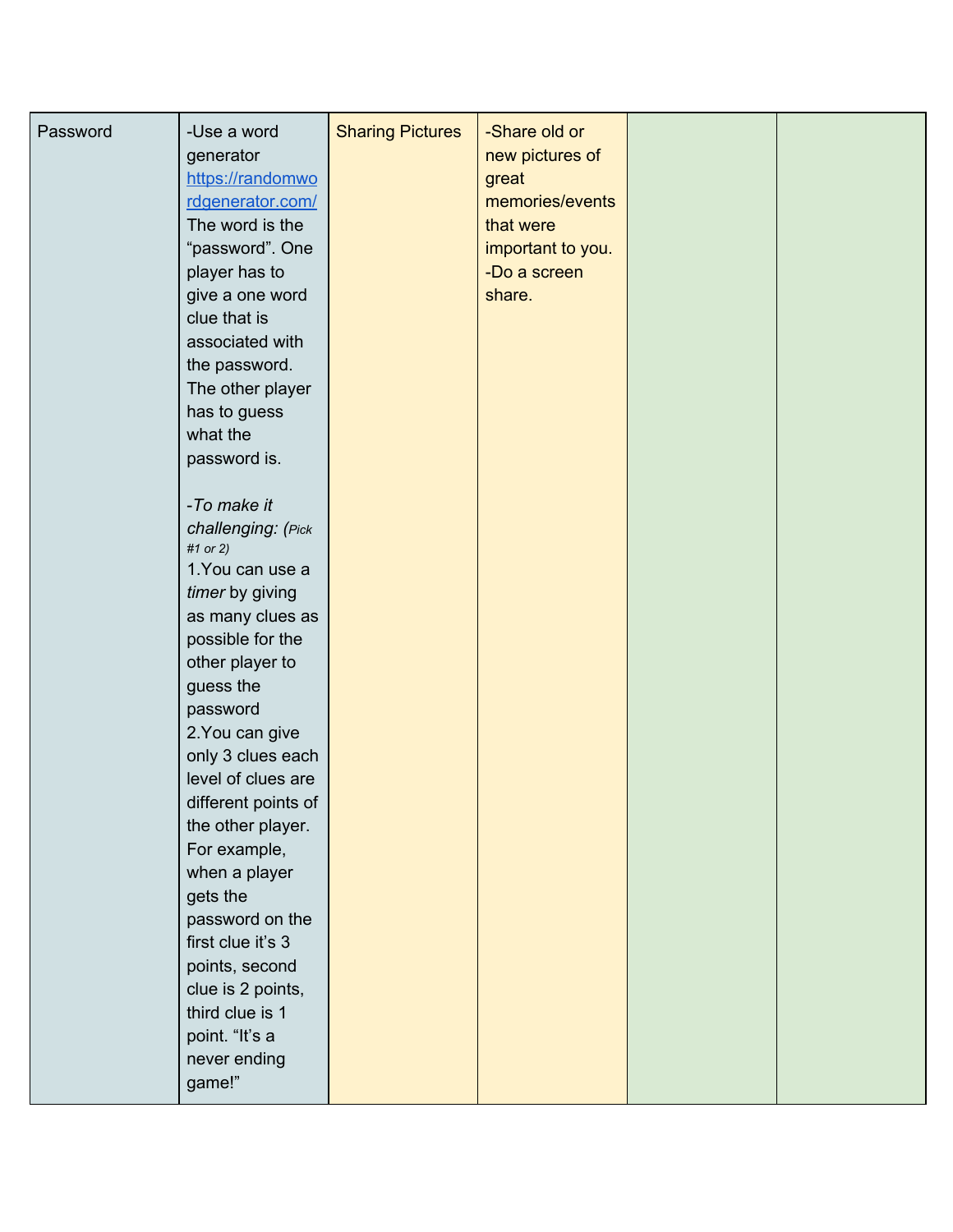|               | -Another option<br>is to use this app<br>with your mobile<br>device-https://pla<br>y.google.com/sto<br>re/apps/details?i<br>d=in.androidmate<br>password game<br>&hl=en US                                                                                                                                                                                                                                                                                                                                                                                                                                                        |                               |                                                                                                                                                                         |  |
|---------------|-----------------------------------------------------------------------------------------------------------------------------------------------------------------------------------------------------------------------------------------------------------------------------------------------------------------------------------------------------------------------------------------------------------------------------------------------------------------------------------------------------------------------------------------------------------------------------------------------------------------------------------|-------------------------------|-------------------------------------------------------------------------------------------------------------------------------------------------------------------------|--|
| "Danger Word" | -Watch Ellen's<br>youtube video of<br>how to play<br>https://www.google<br>.com/search?q=ell<br>en+game+danger+<br>word&sxsrf=ALeKk<br>03uYTSDBr0qtxRz<br>YOCbZDx04MKzV<br>w:1587485960716<br>&source=Inms&tb<br>m=vid&sa=X&ved=<br>2ahUKEwiK0piG9v<br>noAhXEIXIEHWYu<br>DHYQ AUoAXOE<br>CA8QAw&biw=128<br>0&bih=578&dpr=1.<br>$\underline{5}$<br>-Virtual Cards<br>online:<br>https://quizlet.com/<br>398395758/danger<br>-word-flash-cards/<br>-To buy the game:<br>https://www.amazo<br>n.com/Hasbro-Ga<br>ming-E6775-Ellen-<br>Danger/dp/B07Q4<br><b>XPJ16</b><br>-Each player has a<br>card, there is one<br>danger word and | Watch a Funny<br><b>Video</b> | <b>Wantmake the</b><br>other person<br>laugh or just<br>have a good<br>time?! Share a<br>youtube clip,<br>read a knock<br>knock joke, or<br>watch a famous<br>comedian. |  |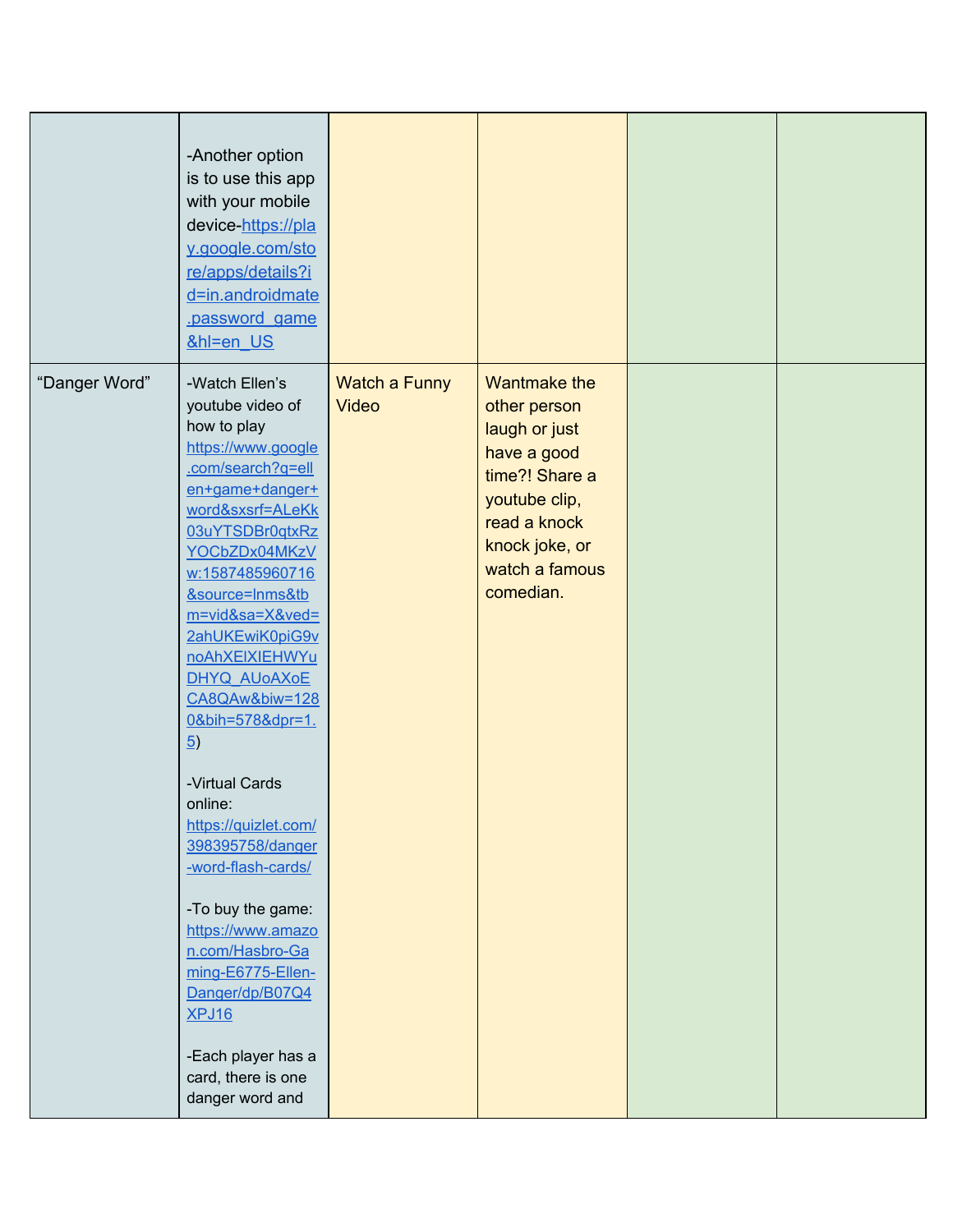| one winning word.<br>You have to give<br>the other player<br>one clue for them<br>to guess the<br>winning word. If<br>they guess the<br>danger word they<br>get "0" points. If<br>they get the<br>winning word it's<br>one point.<br>-You can make it<br>challenging with<br>only two players<br>using a timer or<br>given x amount of<br>clues per round. |                                                                   |                                                                                                                                                                        |  |
|------------------------------------------------------------------------------------------------------------------------------------------------------------------------------------------------------------------------------------------------------------------------------------------------------------------------------------------------------------|-------------------------------------------------------------------|------------------------------------------------------------------------------------------------------------------------------------------------------------------------|--|
|                                                                                                                                                                                                                                                                                                                                                            | Read a short<br>inspirational<br>stories/ short<br>random stories | -Order a book<br>Example: Living<br>in Emunah, etc<br>And other<br><b>Artscroll books</b><br>-Read it together<br>& talk about it                                      |  |
|                                                                                                                                                                                                                                                                                                                                                            | <b>Bronx Zoo</b>                                                  | https://bronxzoo.<br>com/virtual-zoo/li<br>ve-cams                                                                                                                     |  |
|                                                                                                                                                                                                                                                                                                                                                            | Name that tune<br>(After Sefira)                                  | Each person<br>picks a song.<br>They should play<br>the song for<br>about 30 secs.<br>The other player<br>has to think of<br>the name of the<br>song and/or<br>singer. |  |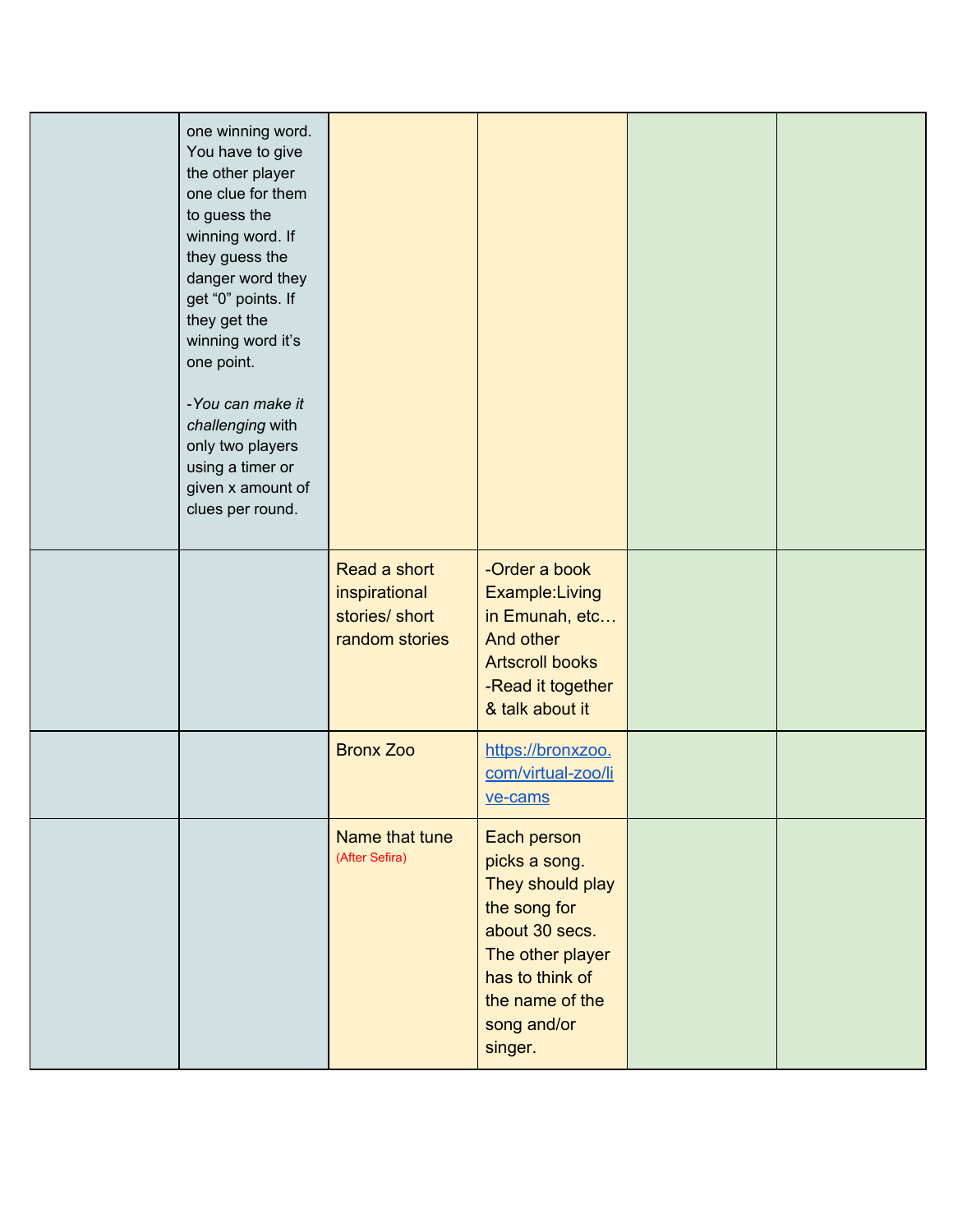|  | <b>Comedian Show</b>                | Find a comedian<br>that you both<br>enjoy, watch it on<br>youtube or any<br>website. Laugh<br>together and talk<br>about it<br>afterwards.                                                                                            |  |
|--|-------------------------------------|---------------------------------------------------------------------------------------------------------------------------------------------------------------------------------------------------------------------------------------|--|
|  | <b>Farm-Virtual</b><br><b>Tours</b> | https://www.amer<br>icandairy.com/ne<br>ws-and-events/d<br>airy-diary/dairy-fa<br>rming/virtual-far<br>m-tours-while-yo<br>ure-stuck-at-hom<br>$e.s$ tml                                                                              |  |
|  | Learn a new<br>language             | 1. https://www.du<br>olingo.com/<br>2. If you want to<br>learn Yiddish:<br>https://cudoo.co<br>m/products/langu<br>ages/yiddish/lear<br>n-yiddish-online-l<br>$evel-1/$                                                               |  |
|  | Arts N' Crafts                      | If you both have<br>different arts n'<br>craft ideas.<br>Create a<br>package with all<br>the materials and<br>instructions.<br>Send the<br>package to the<br>other at the<br>same time. Both<br>can complete the<br>project and share |  |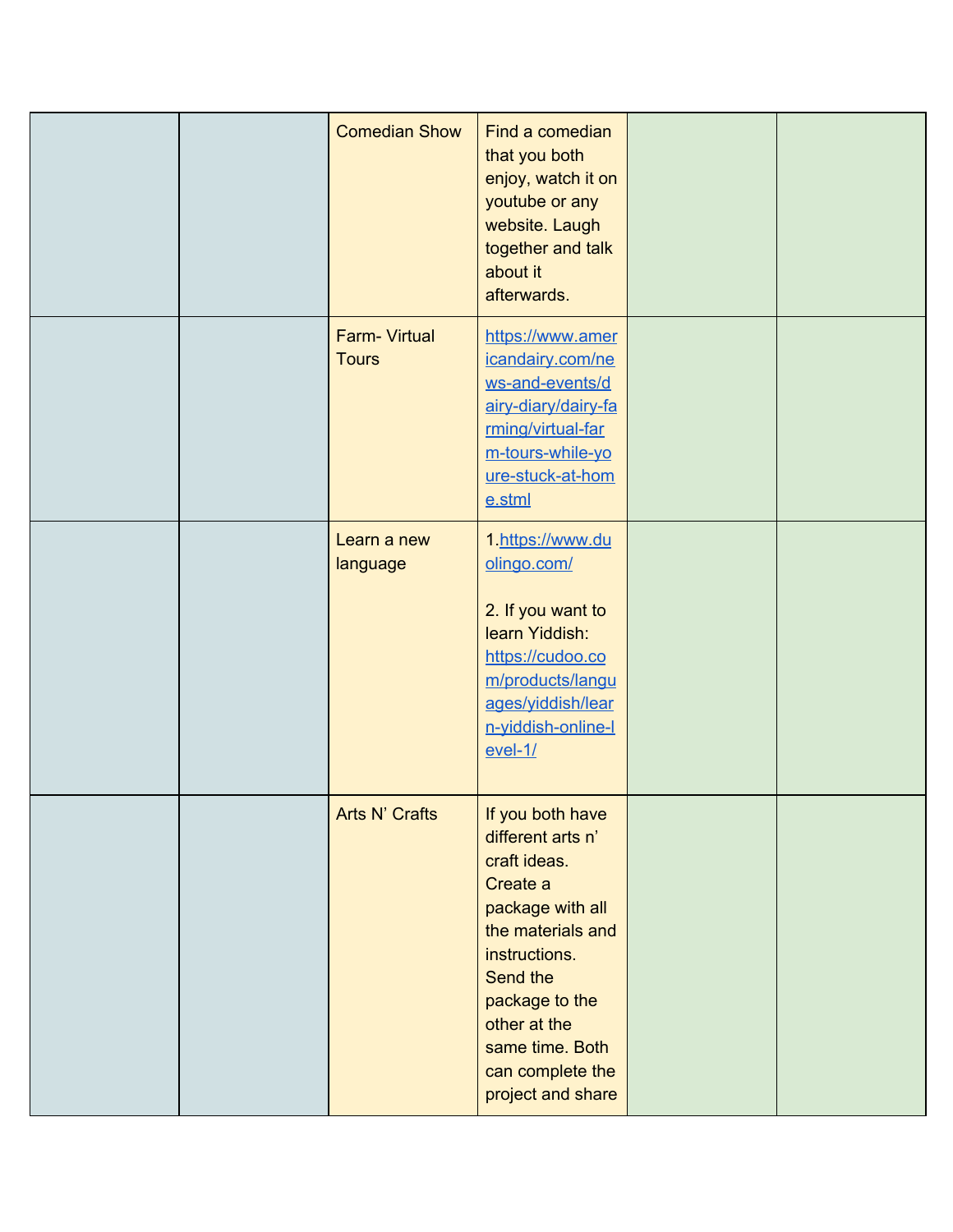|  |                           | the finish product<br>virtually online.<br>(Have some<br>talks in between<br>how things are<br>going or to clarify<br>the instructions.)                                                                                          |  |
|--|---------------------------|-----------------------------------------------------------------------------------------------------------------------------------------------------------------------------------------------------------------------------------|--|
|  | Amusement<br><b>Parks</b> | -Rides<br>https://indyschild.<br>com/30-virtual-a<br>musement-park-r<br>ides/<br>-Night Light<br><b>Show at Disney</b><br>Park:<br>https://www.yout<br>ube.com/watch?<br>$v = 5bN5b11H4 s$<br>&feature=youtu.b<br>$\underline{e}$ |  |
|  | Take a walk<br>outside    | -Take a walk<br>outside together<br>during a video<br>call. Go<br>someplace<br>nice. Talk about<br>your<br>surroundings and<br>the beauty that<br>Hashem created.<br>"Ma Rabu<br>Ma-asecha<br>Hashem"                             |  |

## **Miscellaneous:**

- 1. Other games to play remotely<https://www.goodhousekeeping.com/life/entertainment/g32073897/best-apps-to-play-with-friends/>
- 2. Two Player games Free apps <https://freeappsforme.com/two-player-game-apps/#kcmenu>